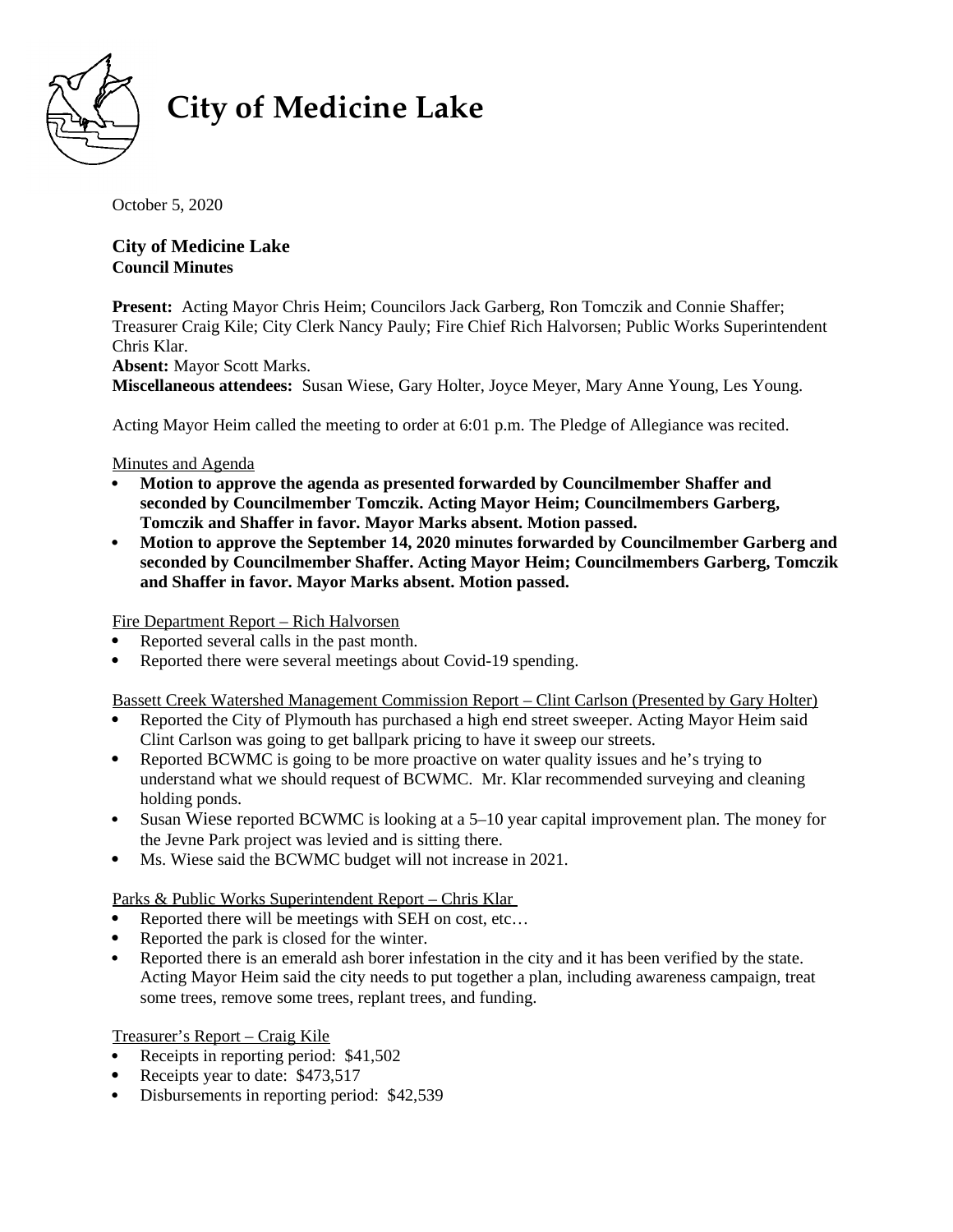- Disbursements year to date: \$279,247
- **Motion to approve the summary spending, receipts and cash balances through October 4, 2020 forwarded by Councilmember Garberg and seconded by Councilmember Shaffer. Acting Mayor Heim; Councilmembers Garberg, Tomczik and Shaffer in favor. Mayor Marks absent. Motion passed.**

#### Officer Reports:

Councilmember Garberg

Discussed timing on getting fire trucks out of the Fire Hall.

#### Councilmember Tomczik

- Reported 1.18% increase in billing from Randy's Sanitation for next year.
- Reported he has Randy's Sanitation's schedule for the holiday season and fees for next year. It will be posted in the Laker.

Councilmember Heim

Reported there will be SEH activity in October.

## Councilmember Shaffer

- Reported the City of Medicine Lake was given \$29, 231 from the Coronavirus Relief Fund (CRF). A consultant has been engaged to make sure the money is spent on approved expenditures. It could be used for salaries for public employees, including the city share of the fire fighter pension. The city can use some of the money saved on other items such as park equipment, lower property taxes, etc…
- **Motion to approve Resolution 20-11 a resolution approval of expenditures as estimated on CRF spreadsheet under** *Council Approved Spending* **forwarded by Councilmember Garberg and seconded by Councilmember Shaffer. Acting Mayor Heim; Councilmembers Garberg, Tomczik and Shaffer in favor. Mayor Marks absent. Motion passed.**
- Reported all election equipment is supposed to be in a locked room. The small room in City Hall will be used for this purpose and the election clerk will have the only key.

# Mayor Marks

No report.

## New Business

- **Motion to approve Resolution 20-12 a resolution appointing election judges for November 3, 2020 general election forwarded by Councilmember Garberg and seconded by Councilmember Tomczik. Acting Mayor Heim; Councilmembers Garberg, Tomczik and Shaffer in favor. Mayor Marks absent. Motion passed.**
- Les Young proposed a zero increase in property tax. He recommends bonding or funding from the state for infrastructure replacements and not use a maintenance reserve fund. Acting Mayor Heim said SEH has been engaged to help put together a plan.
- Les Young said the cost of the fire department needs to be understood and he asked whether we can contract with the City of Plymouth.

**Motion to adjourn forwarded by Councilmember Garberg and seconded by Councilmember Heim. Acting Mayor Heim; Councilmembers Garberg, Tomczik and Shaffer in favor. Mayor Marks absent. Motion carried at 7:48 p.m.**

Respectfully submitted,